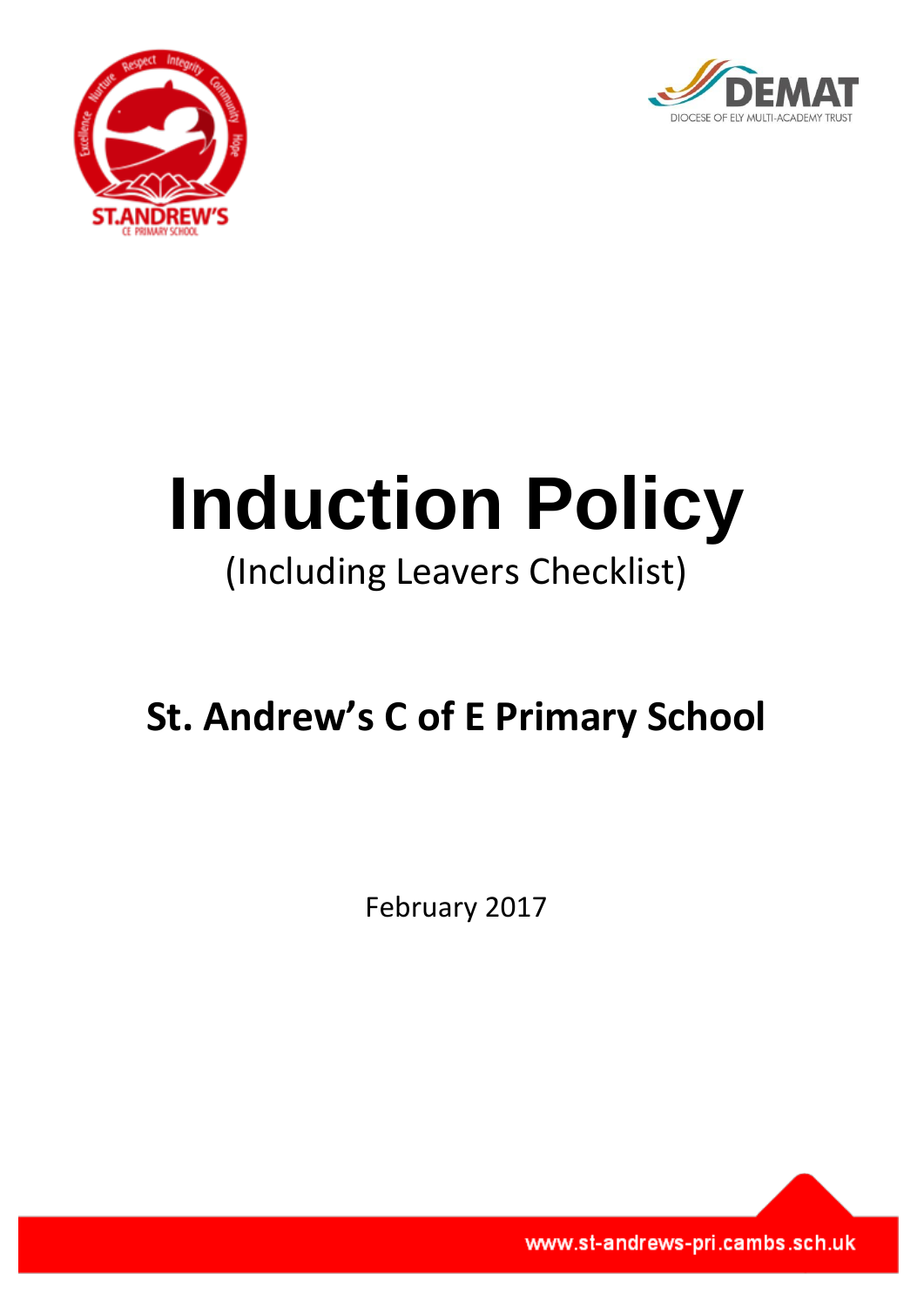#### **Background**

This policy outlines the programme that is used at St. Andrew's Primary School to induct any newly appointed staff (both teaching and support) and governors. It gives a framework within which all staff and governors can work together to ensure a smooth induction for new staff.

The Induction Programme for newly appointed staff is the first part of the School's Staff Development Programme, which involves *all* staff – both teaching and support.

Staff are our most expensive resource and form a large part of the investment of the school and therefore the induction programme is planned for in detail.

#### **Philosophy**

At St. Andrew's Primary we feel it is important that *all* staff – both teaching and support are inducted into the whole team and that induction should begin as soon as practicable after the appointment.

St. Andrew's Primary encourages the philosophy of a 'whole school approach' to the life and work of the school. All members of the school community are valued and respected as individuals and as members of the whole school team. It is important that new staff are welcomed into the whole school team, helped to establish their role and position within that team. It is vital that new staff are given every assistance in settling into school quickly and happily and gain a knowledge and understanding of the philosophy and ethos of the school, the routines and practices that take place and the way in which the school operates.

#### **Responsibilities - Who Supports Newly Appointed Staff?**

The induction of all new staff, including support staff, is an important aspect of school life and is essential in maintaining and developing the school ethos. It is essential that all new staff know who is responsible for giving them support.

At St. Andrew's Primary School the Induction Programme for newly appointed staff operates under the direction of the Headteacher. The Headteacher acts as induction co-ordinator for newly appointed staff as well as being the Staff Development Co-ordinator. Induction is there to help, reassure, guide, counsel, inform and listen, and is responsible for monitoring the progress and professional development of newly appointed staff, guiding new staff through the school documentation, for whole school issues and for organising the appropriate support meetings.

The key stage manager or mentor of a newly appointed teacher such as NQT has an important role in the induction programme. This colleague acts as a 'friend', guide, supporter and adviser on a day-to-day basis, as well as sharing planning on a weekly and termly basis. A teacher who is appointed to take on a teaching role other than that of a class teacher, for example a Booster Class, would have one particular teacher colleague to act as their supporter. This person would take on a similar role to that of the key stage co-ordinator.

Key stage managers or mentors who are to work with a newly appointed teacher, discuss their role in the Induction Programme with the Deputy Headteacher or Headteacher before the new staff member starts work at the school.

The induction of a new Headteacher is the responsibility of the Chair of Governors, the Deputy Headteacher and the Leadership Team. The Headteacher and Deputy Headteacher induct those newly appointed teachers who become members of the Leadership Team.

Curriculum co-ordinators will give information, support and advice about the curriculum.

The year group teacher of a newly appointed nursery nurse or teaching assistant plays a role in their Induction Programme. They are responsible for integrating new appointees into the year group team and familiarising them with year group/class routines and procedures.

The Inclusion Manager is responsible for integrating a new teaching assistant into the team, offering support as a mentor and during the weekly TA meetings.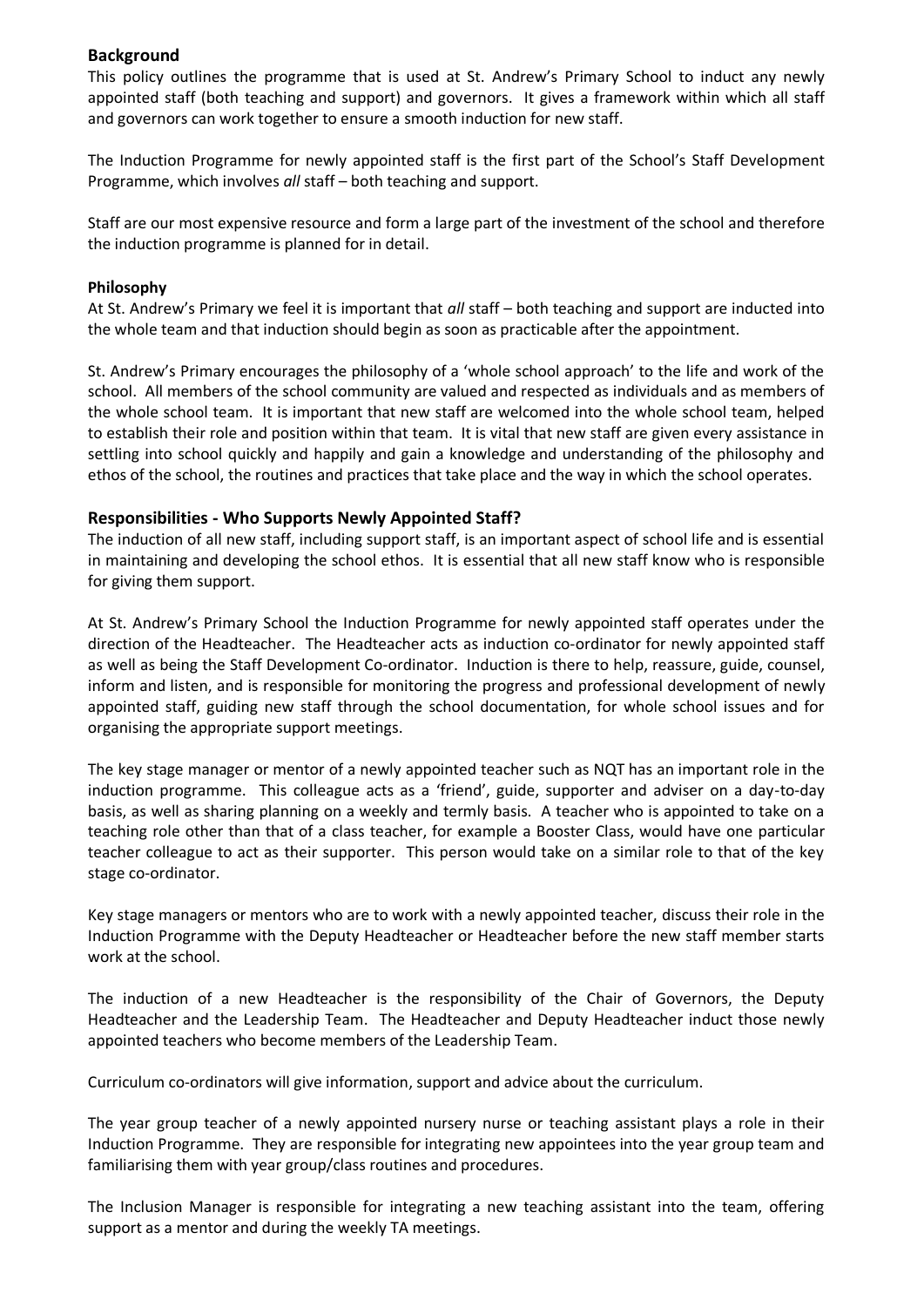All other staff in school are involved in the induction of any newly appointed staff. All staff assist in integrating a new colleague into the Whole School Team. They share experiences and ideas, help in practical ways and offer support. Newly appointed staff are encouraged to approach any member of staff with any queries they might have. The Headteacher adds the newly appointed staff to the INSET plans for the year and consults new staff regarding their INSET needs.

#### **Financing the Induction Programme**

The Headteacher and Governors at St. Andrew's Primary School recognise the necessity for allocation of funds from the school budget in order to finance the Induction Programme.

The school might need to budget for supply cover so that the Headteacher/key stage co-ordinator can spend time with new staff in the classroom and/or in discussion and seminar sessions.

The Headteacher will need to budget for newly appointed staff to attend relevant courses.

Money for extra class/curriculum resources and for photocopying documents in the induction pack will be required.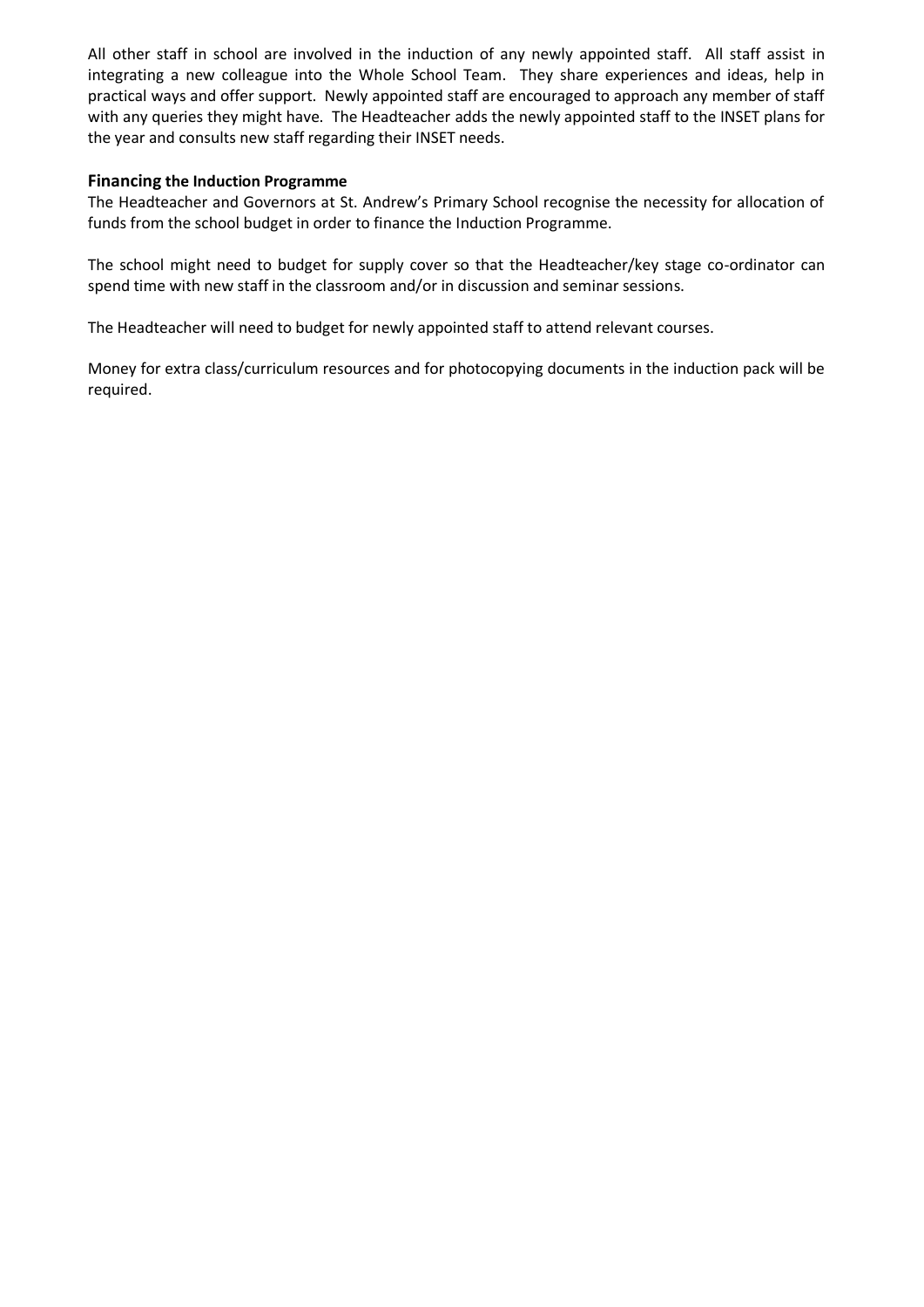#### **The Induction Programme**

#### **Aims of the Induction Programme**

- To make all staff feel welcome and at ease in their new environment.
- To enable new staff to settle happily into school so that the quality of learning experienced by the children can be maintained and improved.
- To enable new staff to understand the philosophy and ethos of the school and to observe good practice so that it can be reflected in their own work.
- To enable new staff to make a full contribution, taking on all their responsibilities as soon as possible.
- To foster positive relationships between existing and newly appointed staff and to ensure there is a system of support in place.

Immediately after a successful interview, the Headteacher welcomes a new colleague to the school and answers any questions. At this stage, new staff members are made aware of certain documents (they made be directed to the schools website to view these documents or given a paper copy if requested) These include:

- School Brochure
- Staff Handbook
- Holiday list (including INSET Days)

New colleagues are shown around the school and their classroom is identified. New teachers, if possible, meet their key stage co-ordinator/mentor and other members of the year group team, such as nursery nurses or TA's.

A new nursery nurse/TA should meet the year group teachers.

#### **Pre Commencement Visits**

Ideally, a new colleague should visit the school before starting. This could be in term time or during a holiday. Newly appointed nursery nurses and TA's do not need to visit as often as a new teacher. Teachers meet the year group team, if they have not already done so. If a colleague is appointed at the start of the new school year, it might be practible to use part of an INSET Day to continue the induction programme.

At this stage, the induction co-ordinator makes available and explains further documentation including:-

- National Curriculum Document;
- School Policies
- Child Protection Policy and Safeguarding Procedures:
- School record keeping systems;
- Timetables and rotas;
- Term Planner (this includes the dates of all major events in the school year);
- Class lists and class records (teachers only).

A full list of possible items in an induction pack for new staff is in Appendix 1. Some items may not be appropriate for support staff.

New teachers meet the Headteacher and Leadership Group.

The Headteacher explains the school's staffing structure and introduces new colleagues to as many staff as possible. A second guided tour of the building helps identification of other classrooms, curriculum resource centres and stores etc.

It might be appropriate for newly appointed teachers to 'shadow' the class teacher of the children they will be teaching.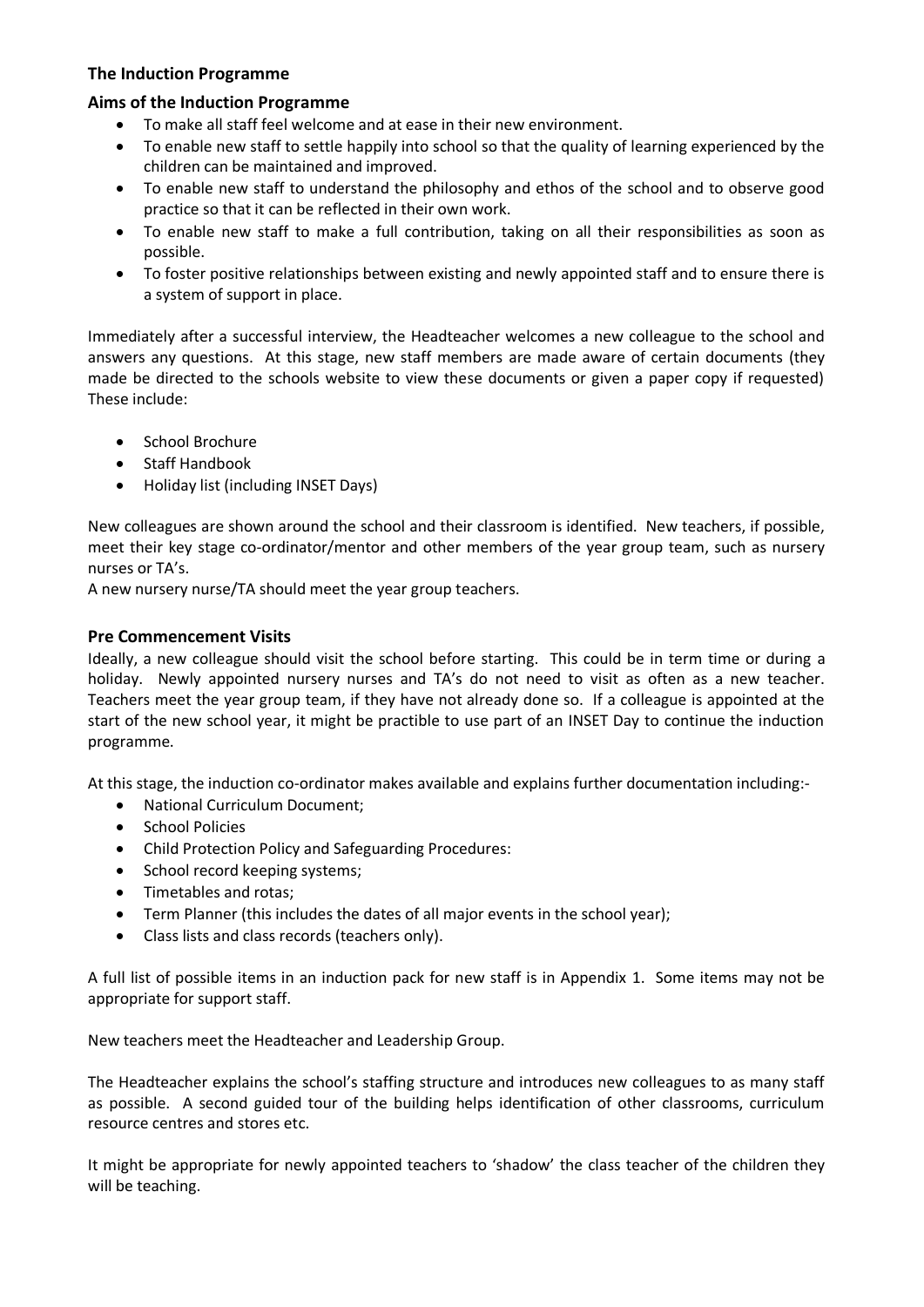#### **Initial Induction Meeting – Teachers**

The induction co-ordinator or NQT mentor meets new teacher(s) early in their first term to plan details of the induction programme for the school year. The roles of the induction co-ordinator and year group partner are identified. The induction co-ordinator can be approached informally at any time.

Regular new teaching staff support meetings, taking the form of discussions/seminars are agreed. These could be 'twilight' meetings or held during the school day, if cover can be organised.

#### **Initial Induction Meeting – Support Staff**

The SLT meets support staff early in the term for discussions, when any questions will be answered. Each new member of staff will be allocated a mentor who will support the new TA's via training and in establishing daily routines. The mentor can be approached informally at any time.

#### **Meeting with the Headteacher**

Newly appointed staff meet the Headteacher to discuss their job description.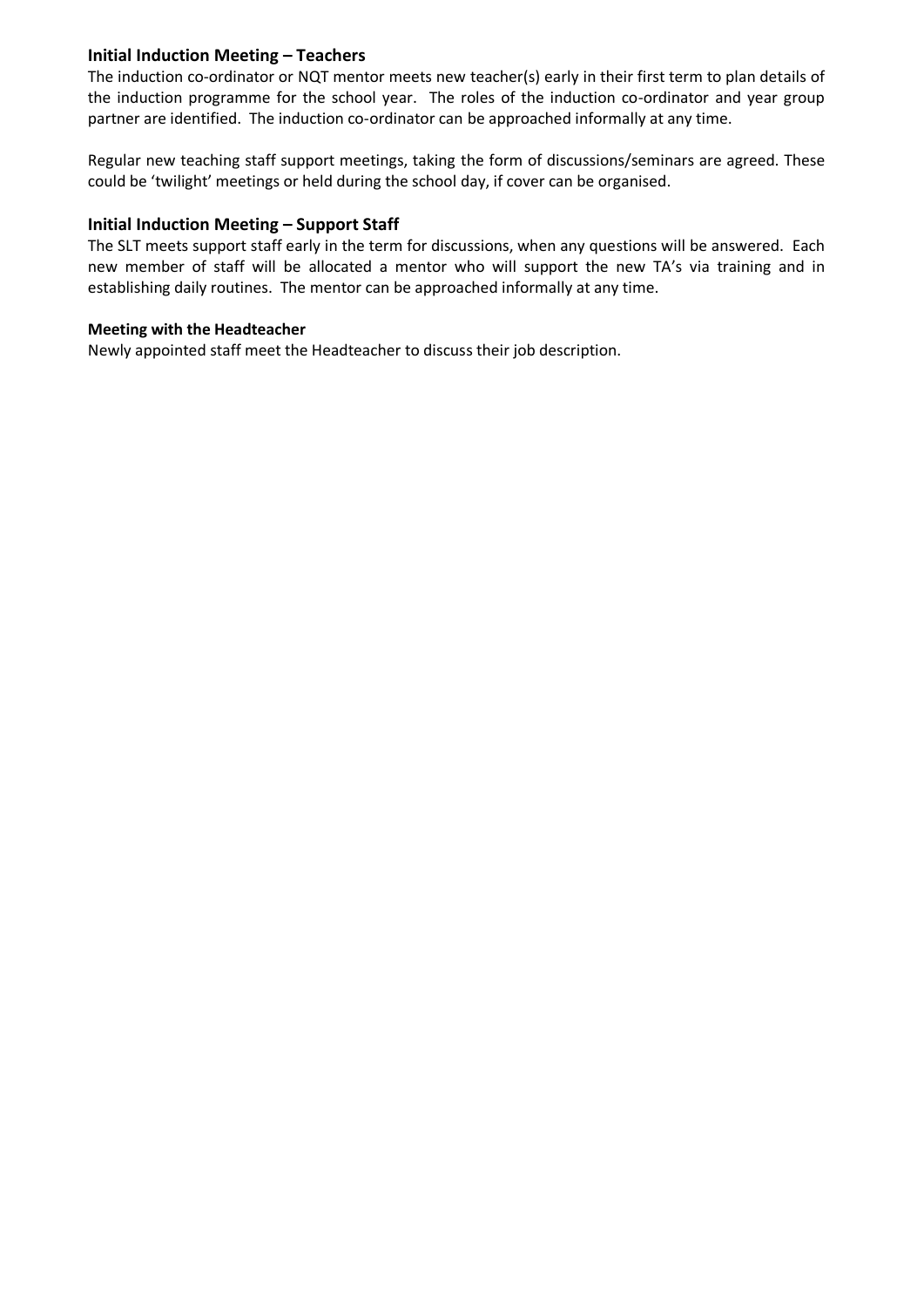#### **Induction Programme**

The induction programme should cover the following where appropriate:

#### **The school**

- Map or plan
- Environment
- Catchment area
- Organisation
- Basic routines, procedures and documents outlined in the Staff Handbook, (registration, marking policy, assessment, recording and reporting, duties, emergency procedures, Health and Safety, etc)

#### **The staff**

- Staffing structures (staff handbook)
- Responsibilities (teaching and support staff)
- Lines of communication (i.e. to whom does the newly qualified teacher turn to help?)

#### **Pastoral Organisation**

- Discipline
- Rewards
- Sanctions
- General principles of pupil care and guidance
- Counselling
- Records of achievement
- **•** Assemblies
- Child Protection Plans and Training

#### **Resources**

- Within school and locally
- Location/supplier
- Procedures for obtaining
- Ordering
- Stock control
- Strategies for use

#### **Classroom Management**

- **•** Organisation
- Display
- Strategies for creating differing teaching and reading environments (individual/small group/large group/whole class work)

#### **Extra Curricular Activities**

- Range
- Organisation
- Staff involvement

#### **Other parts of the Induction Programme**

The induction programme incorporates the five 'professional' days for teaching staff. Support staff will be asked to attend two of these days.

All teaching staff attend regular staff and curriculum meetings. Support staff attend where appropriate.

Curriculum teams should meet new teachers to discuss curriculum policies and schemes of work.

The Inclusion Manager might discuss the special needs provision within the school with new teachers, their role as a class teacher is assessing, and providing for, children with special needs and the way in which the Code of Practice operates at St. Andrew's Primary School.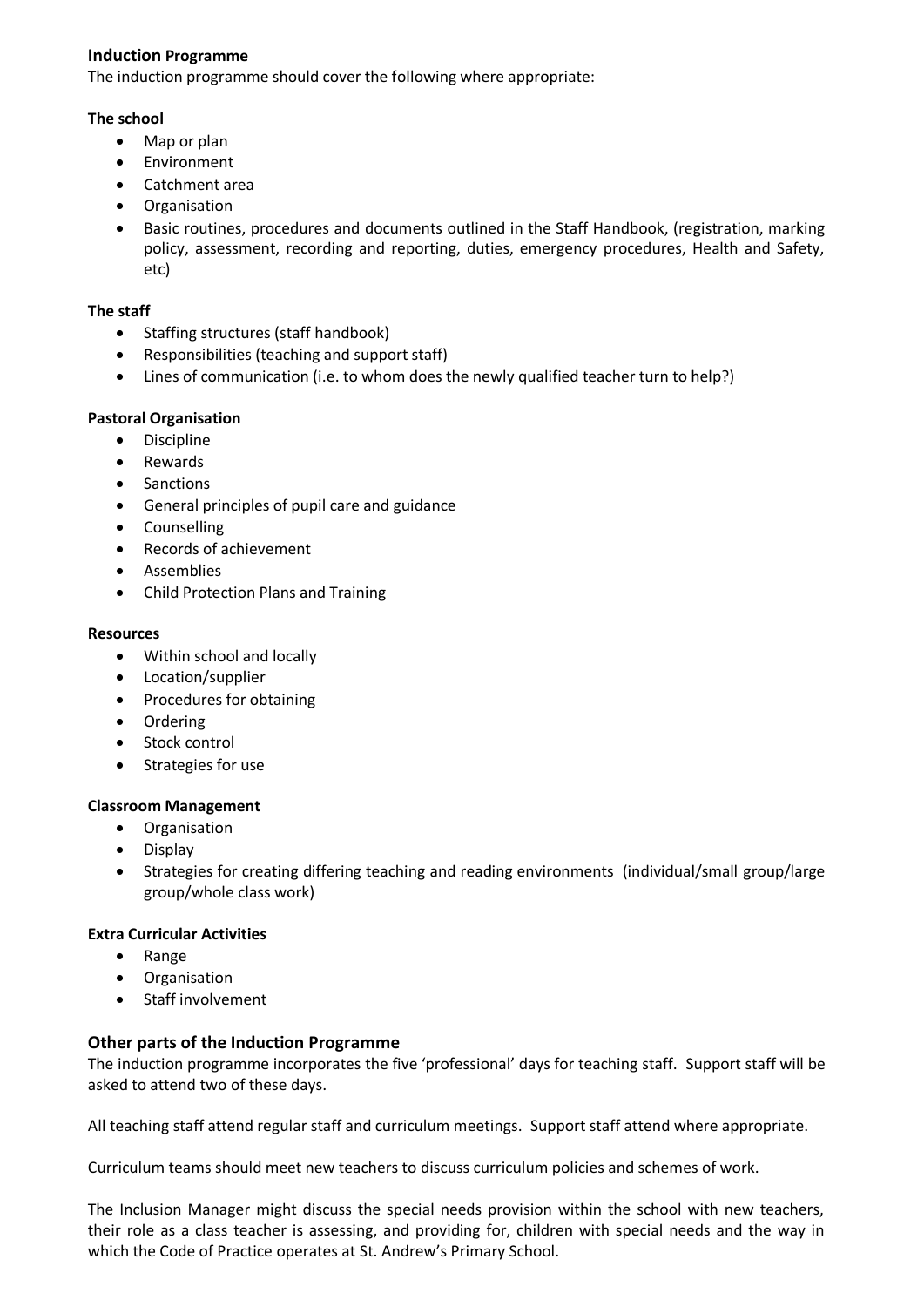The assigned mentors will meet new teachers to discuss teacher assessment, record keeping, reporting to parents etc.

The above elements of the induction programme are tailored individually for newly appointed teachers, depending on their previous experience and expertise.

#### **Areas with which mentors may support/help newly appointed teachers:**

- Day to day organisation
- Class and school routines
- Classroom timetables
- Discipline procedures, including awards and sanctions
- Short term plans
- Initial and long term plans
- Year group use of exercise books
- Marking and presentation for the school/year group
- Record keeping teacher assessment grids, class lists, reading records and other records
- Reading scheme
- Home reading books
- Handwriting style
- Use of the photocopier

#### **Extra Information**

- 1. Open nights
- 2. Festival activities
- 3. Class visits
- 4. Class assemblies
- 5. Health and Fitness Week

#### **Governors**

Governors are an important part of the management structure of the school and need time to acquaint themselves with policies and other key documents. New Governors will be assigned an experienced Governor who will mentor them through their first year.

All new Governors will be given an induction pack. Appendix 4a contains an induction checklist for new Governors.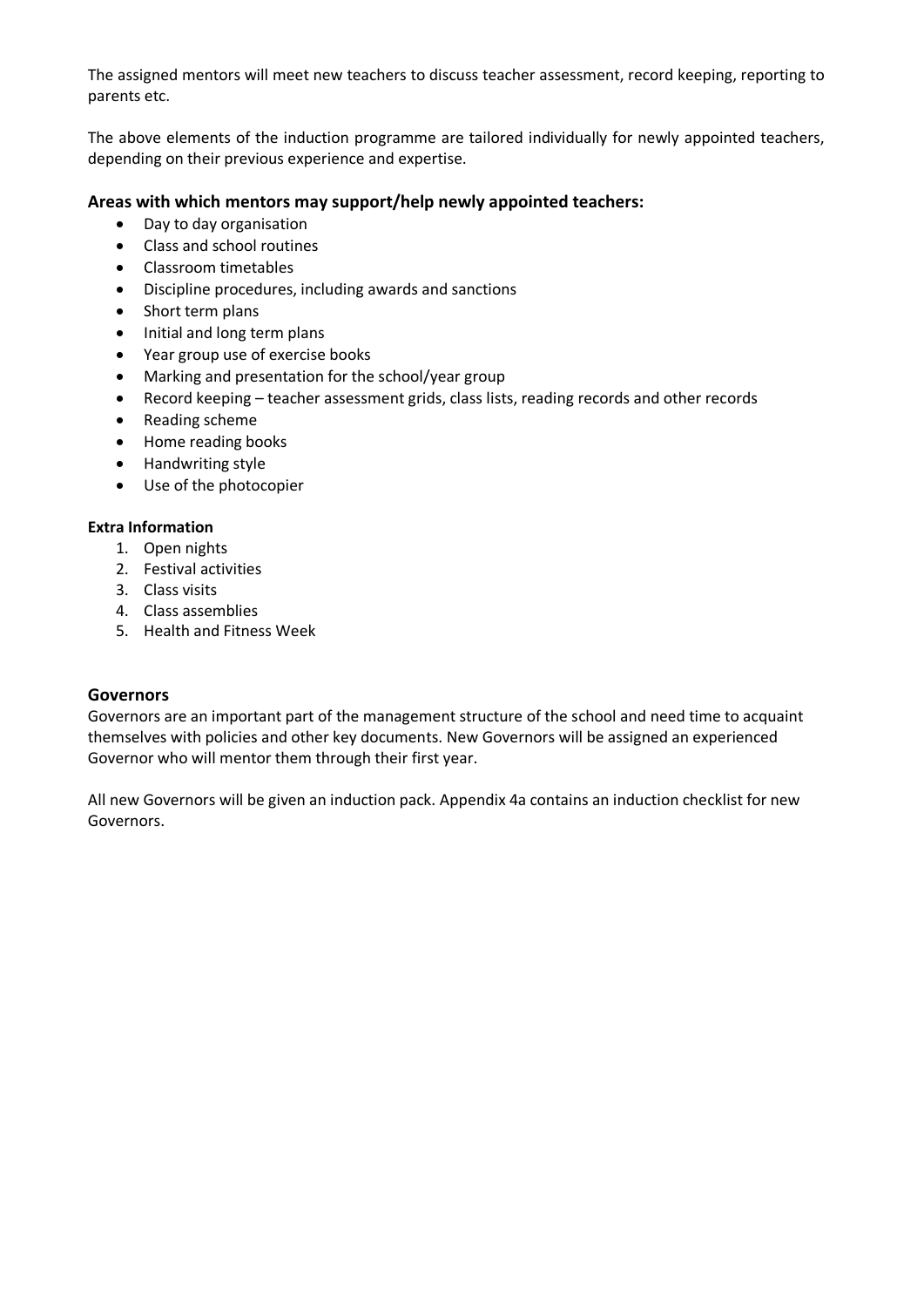#### **Appendix 1 (Induction Resources for New Staff)**

- Child Protection Policy and Safeguarding Procedures
- School Development Plan
- Behaviour and Anti Bullying Policy
- Blank timetable sheet
- **•** Class list
- Code of Practice for Special Needs
- Curriculum Documents Format
- Curriculum Guidance for the Foundation Stage (Early Years Teachers only)
- Curriculum Teams/TLR Teams
- Directed time
- Health and Safety Policy
- Holiday list
- INSET notes
- Library information
- Literacy framework
- Medical register
- National curriculum handbook
- Numeracy framework
- Planning master sheets
- Policies file (including list of all policies and statements)
- Pupil records
- Reading scheme
- Registration procedures
- School brochure
- School rules/Code of Conduct
- School timesheets
- SEN register
- Staff absence handbook
- Staff handbook
- Staff structure/list
- Staff meeting dates
- Teachers reading record notes
- Timetables
- **•** Educational Visits Policy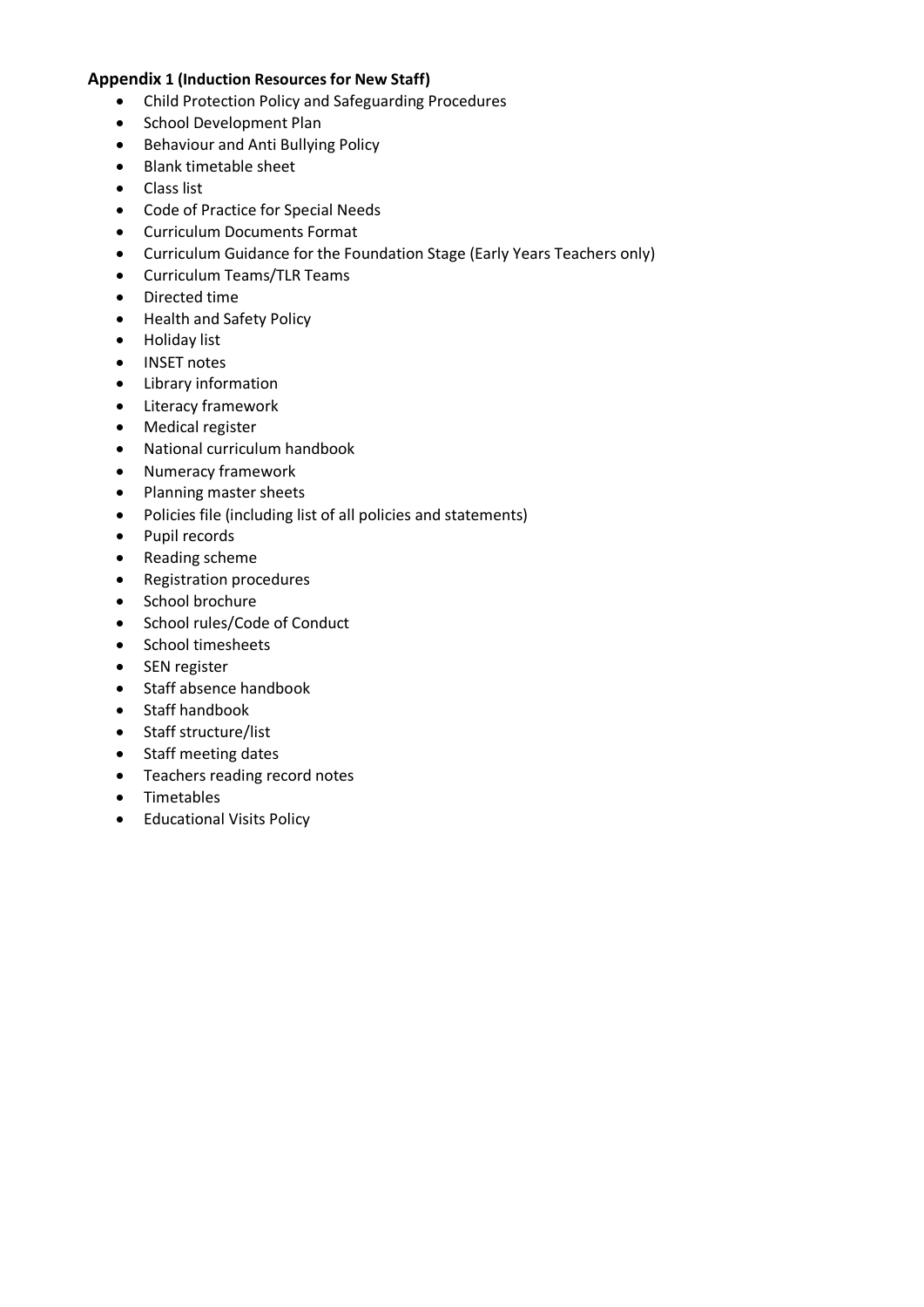# **Appendix 2 (Induction of New Staff: Roles and Responsibilities)**

| Staff responsible for their<br>induction on arrival                    | <b>School Role</b>             | Directly responsible for the<br>induction of the following staff  |
|------------------------------------------------------------------------|--------------------------------|-------------------------------------------------------------------|
| Governors                                                              | Headteacher                    | Deputy Headteacher<br>All teaching staff<br><b>Clerical staff</b> |
| Headteacher<br><b>Teachers</b>                                         | Deputy Headteacher             | All staff (general support)                                       |
| Headteacher,<br>Deputy Headteacher and<br><b>Assistant Headteacher</b> | <b>TLR Managers</b>            | Teaching and support staff in the<br>department                   |
| Headteacher<br>Deputy Headteacher<br><b>NQT Mentors</b>                | NQT's                          | NQT's                                                             |
| <b>School Administrative Office</b>                                    | <b>School Business Manager</b> | <b>Clerical Staff</b><br>All staff (Admin Support)                |
| <b>SLT and SENDCo</b>                                                  | <b>Teaching Assistants</b>     | <b>New Teaching Assistants</b>                                    |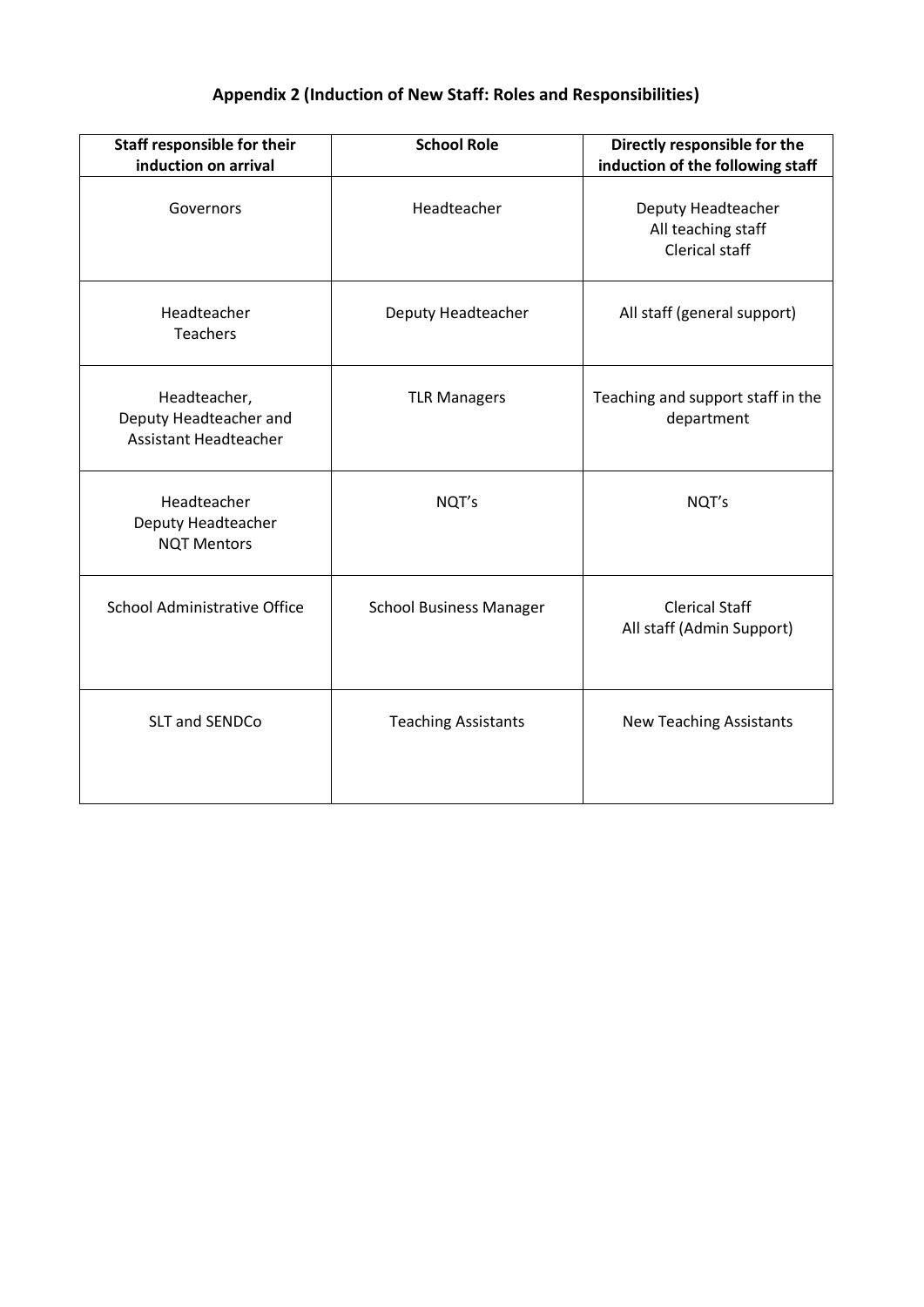### **Appendix 3 (Policies and Documentation Checklist)**

- The following documentation should be given to you before you start working in the school.
- The documents belong to the school and should be left behind when you leave.
- The documents are provided to support your teaching. Please read them as soon as possible, especially the Staff Handbook and Curriculum Polices.
- Please inform the office staff if there is a document missing.

| <b>Document/Policy</b>                           | <b>Received</b> | Read |
|--------------------------------------------------|-----------------|------|
| <b>Staff Handbook</b><br>1/                      |                 |      |
| <b>Health and Safety Policy</b><br>2/            |                 |      |
| <b>Planning File</b><br>3/                       |                 |      |
| Assessment, Recording and Reporting Policy<br>4/ |                 |      |
| <b>SEN Policy</b><br>5/                          |                 |      |
| <b>Visits Policy</b><br>6/                       |                 |      |
| <b>Behaviour and Discipline Policy</b><br>7/     |                 |      |
| Code of Conduct<br>8/                            |                 |      |
| <b>Marking Policy</b><br>9/                      |                 |      |
| 10/ Homework Policy                              |                 |      |
| 11/ Child Protection Policy                      |                 |      |
| 12/ Equal Opportunities Policy                   |                 |      |
| 13/ Acceptable Use of ICT Agreement              |                 |      |
| <b>Curriculum Policies</b>                       |                 |      |
| English<br>1/                                    |                 |      |
| Mathematics<br>2/                                |                 |      |
| Science<br>3/                                    |                 |      |
| Information and Communication Technology<br>4/   |                 |      |
| <b>Religious Education</b><br>5/                 |                 |      |
| <b>Technology and Design</b><br>6/               |                 |      |
| History<br>7/                                    |                 |      |
| Geography<br>8/                                  |                 |      |
| <b>Physical Education</b><br>9/                  |                 |      |
| 10/ Music                                        |                 |      |
| Art and Design<br>11/                            |                 |      |
| <b>PSCHE and Citizenship</b><br>12/              |                 |      |
| 13/                                              |                 |      |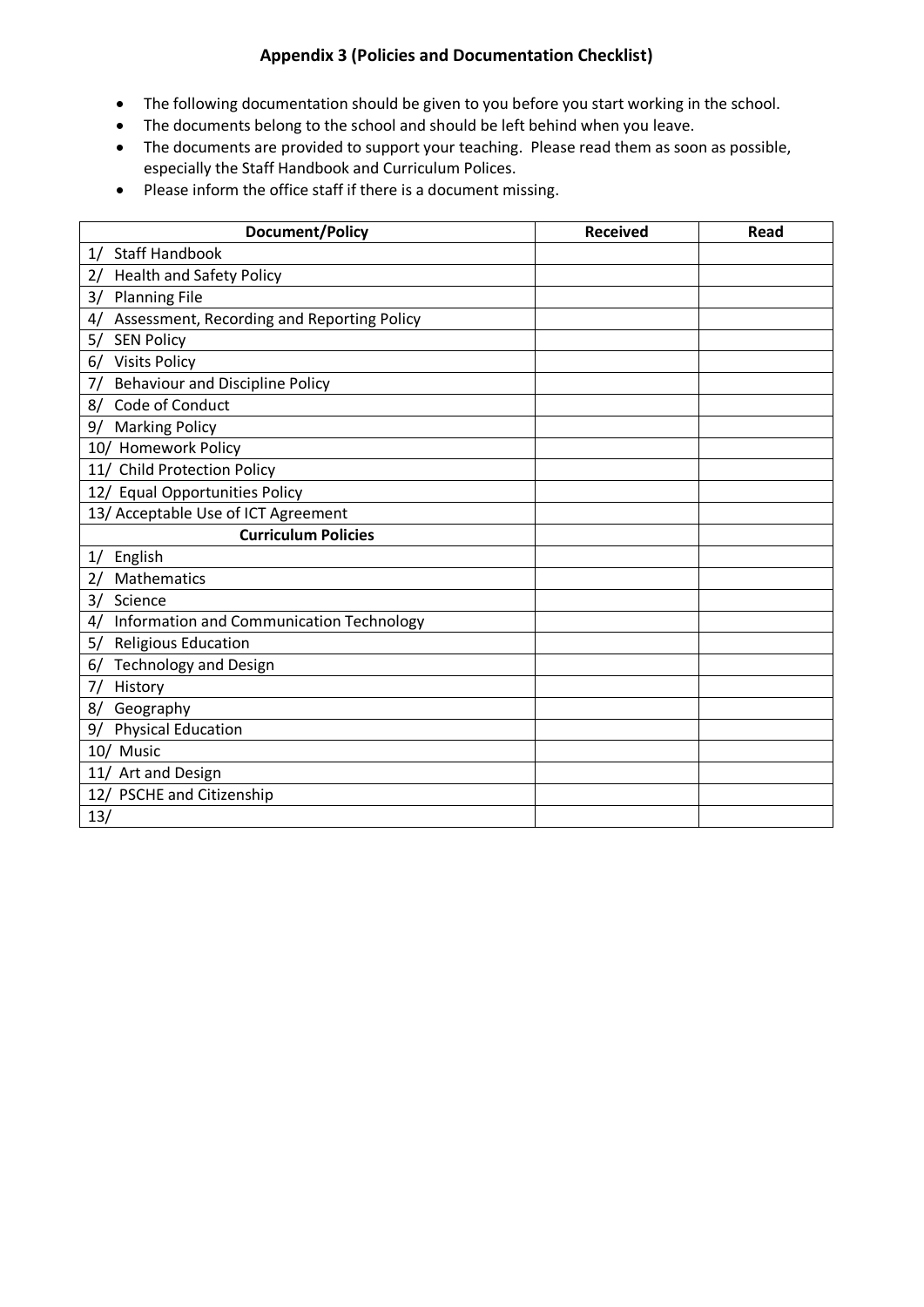# **Appendix 4 (Induction Procedures Check List)**

To help you settle in as quickly as possible you should have the following meetings or discussion with staff. Please keep a record for future reference.

| <b>Activity/Meeting/Discussion</b>         | Member(s)     | <b>Issues for Discussion</b>    | <b>Date</b> |
|--------------------------------------------|---------------|---------------------------------|-------------|
|                                            | of staff      |                                 | Completed   |
| Welcome/staff introductions and            | <b>HT</b>     |                                 |             |
| initial meeting with Headteacher on        |               |                                 |             |
| or before taking up post                   |               |                                 |             |
| Be allocated an Induction tutor            | HT            | Share school policies e.g. AfL, |             |
| /Initial meeting with Induction tutor      |               | Inclusion, Child Protection,    |             |
|                                            |               | Behaviour, Anti-bullying,       |             |
|                                            |               | <b>Educational Visits</b>       |             |
| Be given important diary                   | HT            |                                 |             |
| dates/school calendar, meeting times       |               |                                 |             |
| etc.                                       |               |                                 |             |
| Be given staff list/structure              | HT            |                                 |             |
| Be given a list of current policies and    | HT            |                                 |             |
| shown their location on shared drive       |               |                                 |             |
| (school network)                           |               |                                 |             |
| Be given details about registration        | HT            |                                 |             |
| procedures, timings for the day,           |               |                                 |             |
| playtime and lunchtime routines,           |               |                                 |             |
| protocol when ill etc.                     |               |                                 |             |
| Be given a tour of the building and        | Admin/TA      |                                 |             |
| shown resource areas, noticeboards         |               |                                 |             |
| etc.                                       |               |                                 |             |
| Be shown photocopier, fax,                 | Admin         |                                 |             |
| telephone system etc.                      |               |                                 |             |
| <b>Complete Health and Safety</b>          | <b>Bursar</b> | Health & Safety Induction       |             |
| Induction                                  |               | Checklist                       |             |
| Be given a copy of the school              | НT            |                                 |             |
| prospectus, SDP and SEF                    |               |                                 |             |
| Be given a copy of the Employee            | <b>Bursar</b> |                                 |             |
| Code of Conduct                            |               |                                 |             |
| Consider immediate training needs          | HT            |                                 |             |
| and arrange training (e.g. systems)        |               |                                 |             |
| Complete declaration of business           | <b>Bursar</b> |                                 |             |
| interests form (if applicable)             |               |                                 |             |
| <b>Complete Workstation Assessment (if</b> | <b>Bursar</b> |                                 |             |
| applicable)                                |               |                                 |             |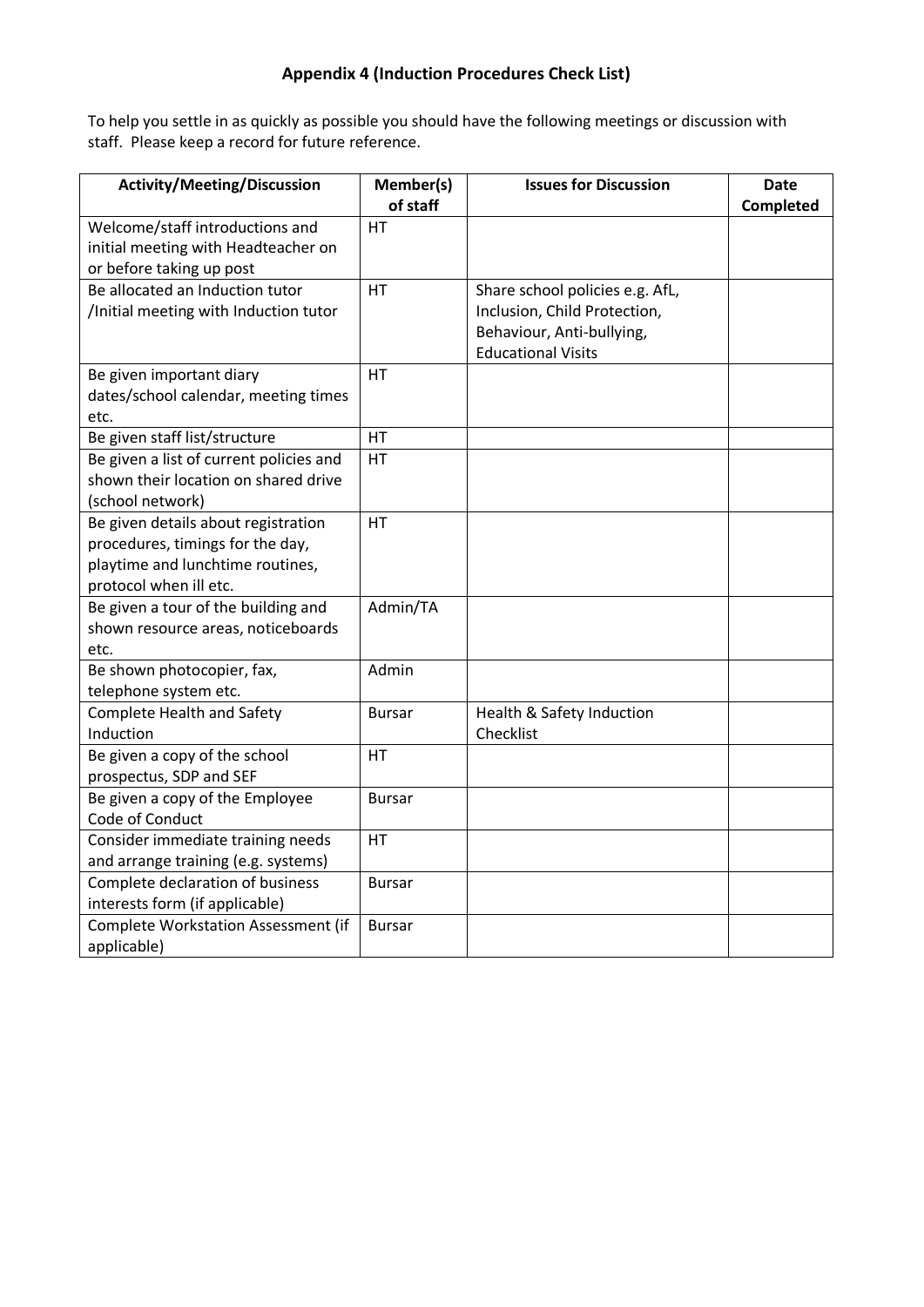| <b>Meetings with staff</b>            |           |                                         |  |
|---------------------------------------|-----------|-----------------------------------------|--|
| Initial meeting with head of          | Mentor    | Planning schemes, timetables,           |  |
| Department, e.g. key stage co-        |           | behaviour policy, resources and         |  |
| ordinator                             |           | curriculum files.                       |  |
| <b>Special Educational Needs</b>      | Inclusion | To discuss pupils in class with special |  |
|                                       | Manager   | needs, IEP's etc                        |  |
| Assessment recording and              | Mentor    | To discuss plans, record keeping,       |  |
| reporting                             |           | assessment, reports                     |  |
| Homework                              | Mentor    | Homework diaries, provision             |  |
| Initial meeting with staff in<br>same | Mentor    | To discuss plans, expectations,         |  |
| phase                                 |           | setting, standards, groupings.          |  |

**Start Date: \_\_\_\_\_\_\_\_\_\_\_\_\_\_\_\_\_\_\_\_**

**Completion Date: \_\_\_\_\_\_\_\_\_\_\_\_\_\_\_\_\_\_\_\_**

**Signed: \_\_\_\_\_\_\_\_\_\_\_\_\_\_\_\_\_\_\_ (Staff Member)**

**Signed: \_\_\_\_\_\_\_\_\_\_\_\_\_\_\_\_\_\_\_ (Induction Tutor/Line Manager)**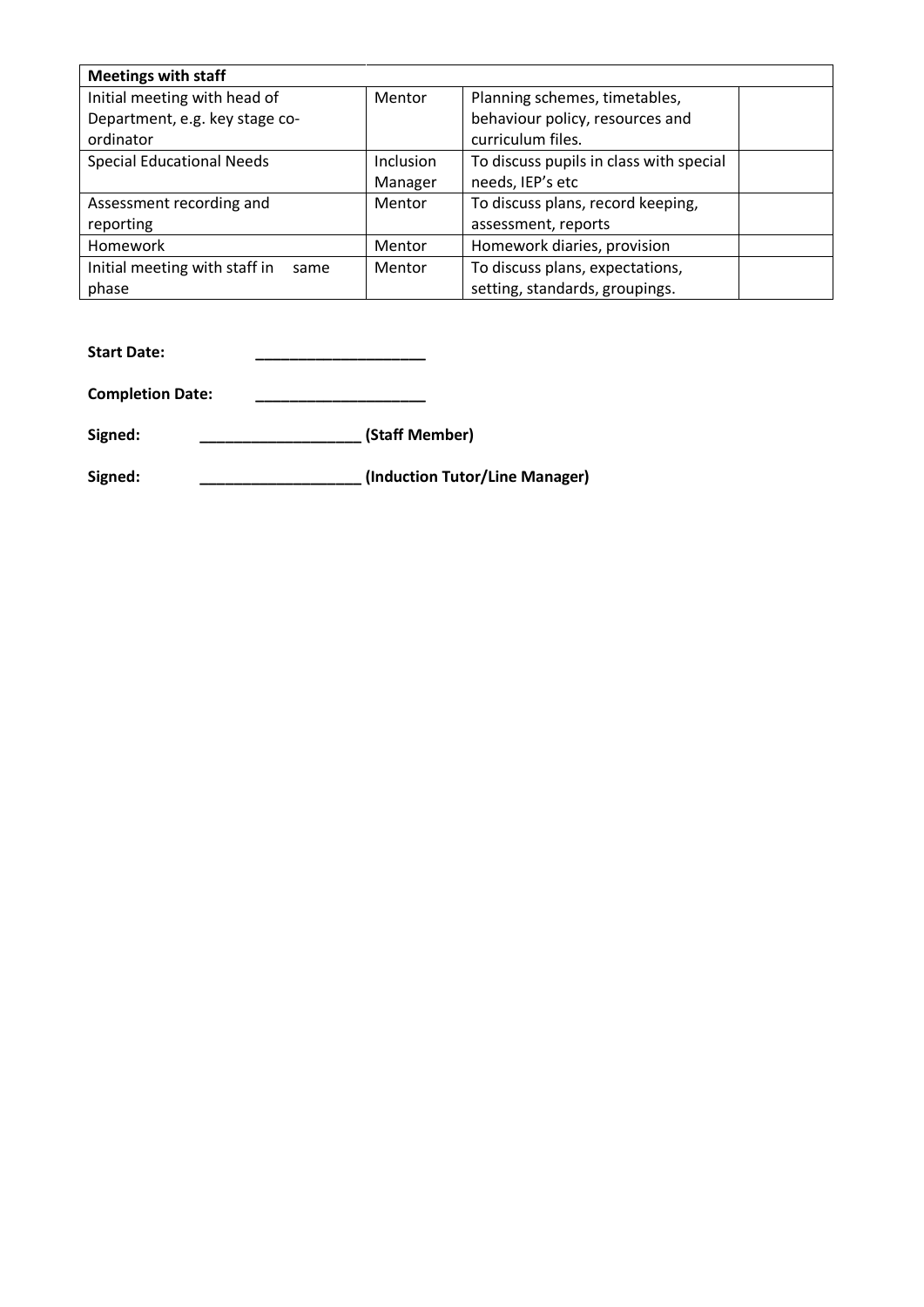| What you should have been<br>shown/told about                 | <b>Responsible Adult</b> | <b>Tick when achieved</b> |
|---------------------------------------------------------------|--------------------------|---------------------------|
| Mission statement - ethos of school                           |                          |                           |
| Child Protection Policy & procedures                          |                          |                           |
| Health & Safety Policy -procedures &<br><b>First Aiders</b>   |                          |                           |
| <b>Behaviour Policy</b>                                       |                          |                           |
| Fire drills and procedures                                    |                          |                           |
| Keeping fire doors & exits clear                              |                          |                           |
| Ensuring doors are locked                                     |                          |                           |
| Signing in and signing out<br>procedure/security codes        |                          |                           |
| Confidentiality                                               |                          |                           |
| <b>Allocation of Mentor</b>                                   |                          |                           |
| Job description - terms & conditions of<br>role/ Line Manager |                          |                           |
| Location of medical room and first aid<br>procedures          |                          |                           |
| Introduction to colleagues,<br>roles & responsibilities       |                          |                           |
| Tour of school premises                                       |                          |                           |
| Where to store personal belongings                            |                          |                           |
| Location of toilets $-$ pupils' & staff                       |                          |                           |
| Duties/rotas                                                  |                          |                           |
| Staff meetings & briefings                                    |                          |                           |
| Use of phones/mobile phones                                   |                          |                           |
| Tea fund                                                      |                          |                           |
| Absence reporting procedures                                  |                          |                           |
| <b>Union Representation</b>                                   |                          |                           |
| ICT/photocopier/cameras                                       |                          |                           |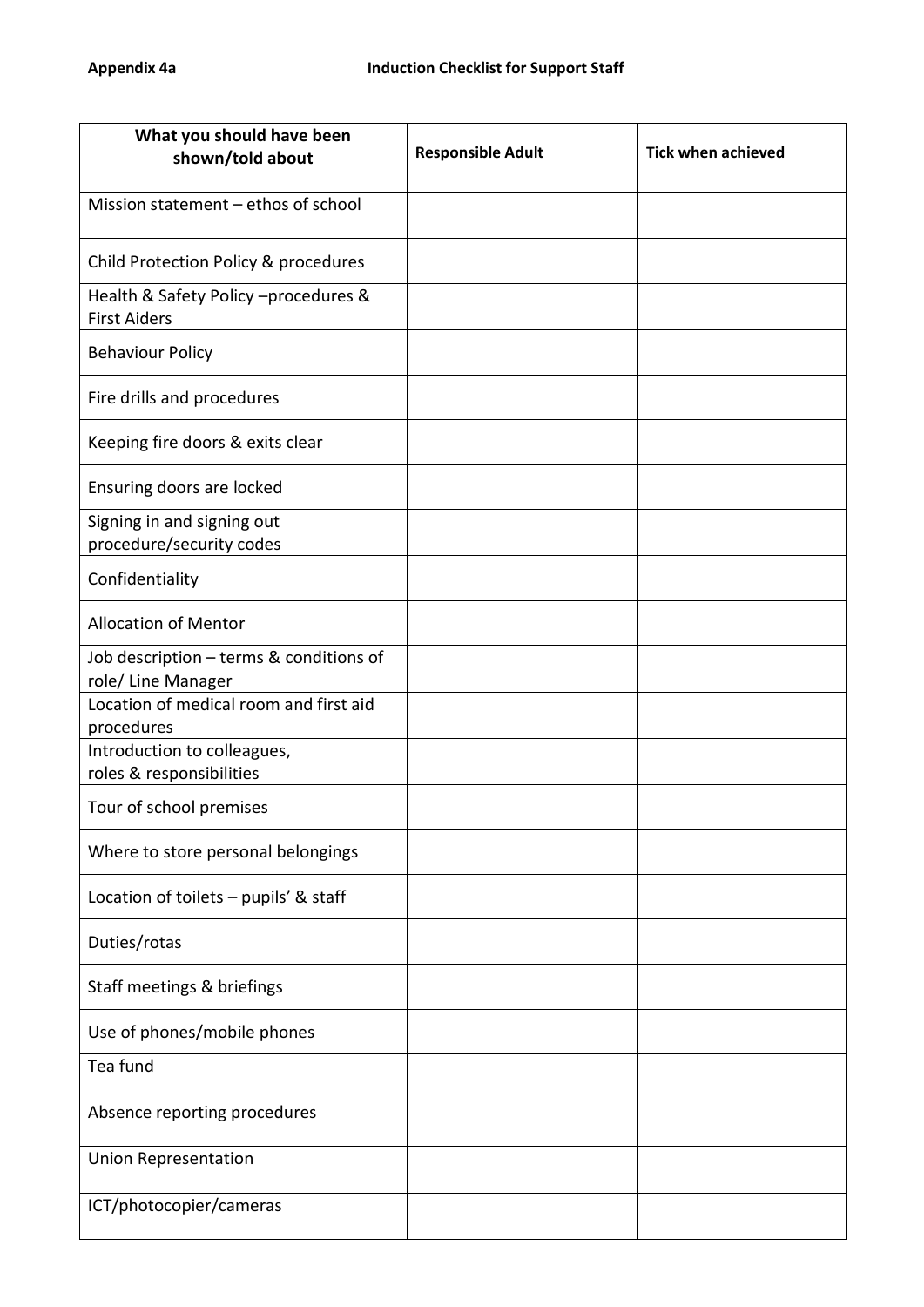| Staff handbook                      |  |
|-------------------------------------|--|
| Access to all school policies       |  |
| Ordering of lunch (chargeable)      |  |
| <b>Assemblies</b>                   |  |
| <b>School Code of Conduct</b>       |  |
| Behaviour Incident / Accident forms |  |
| Process for support, CPD and        |  |
| Performance Management              |  |
| School Improvement plan             |  |
| Overtime claims                     |  |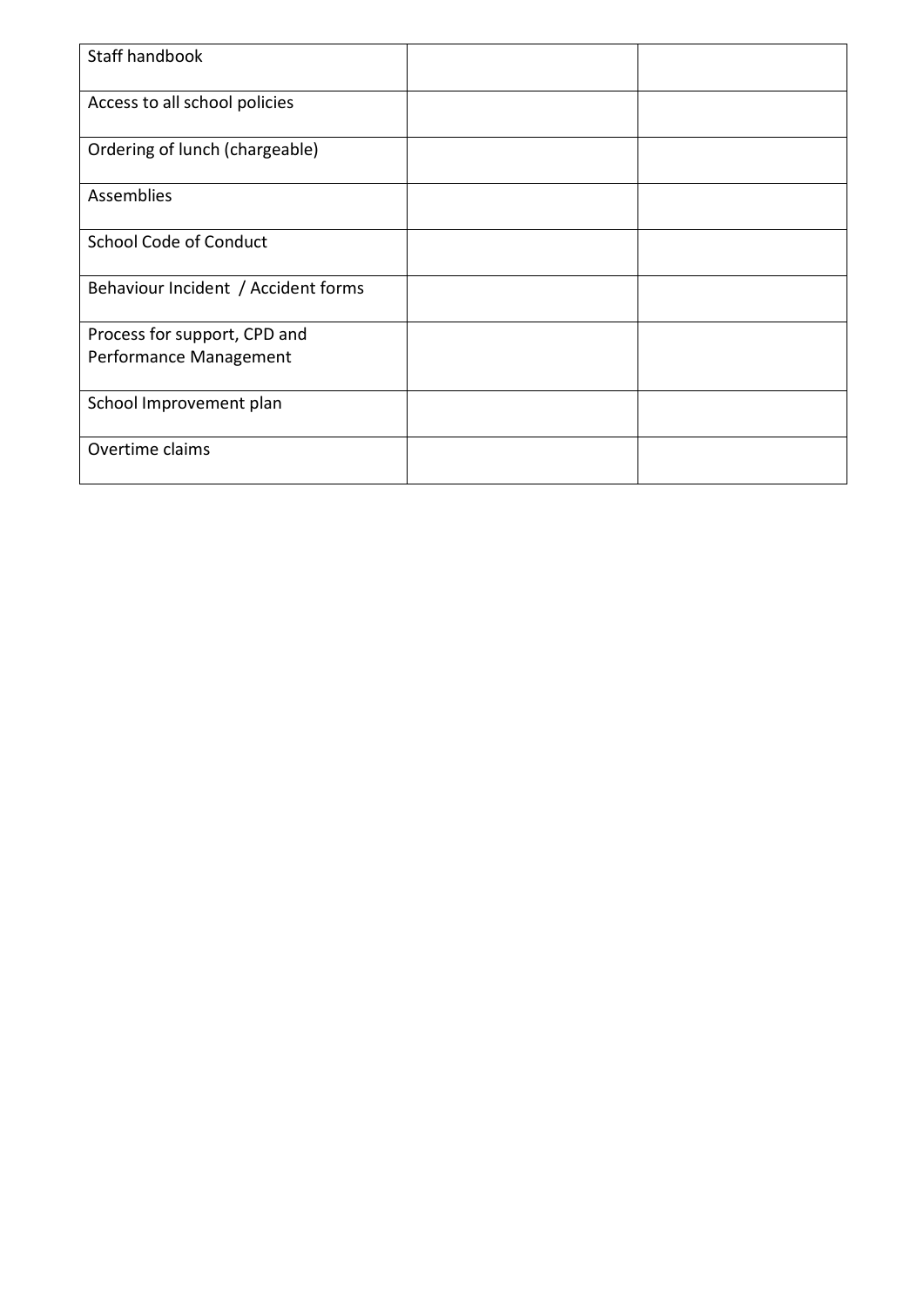# **Appendix 4b (Induction Checklist for new Governors)**

| After an appointment a new Governor should:                     | By Whom      | Required/n | Completed |
|-----------------------------------------------------------------|--------------|------------|-----------|
|                                                                 |              | <b>ot</b>  |           |
| Be invited to visit the school to have a tour of the school and | HT           |            |           |
| meet members of staff                                           |              |            |           |
| Be given information about the role of Governors generally      | <b>CHAIR</b> |            |           |
| and how our Governing Body works specifically - details of      |              |            |           |
| sub committees etc.                                             |              |            |           |
| Be given a copy of the last minutes and Headteachers report     | <b>HT</b>    |            |           |
| of the last full Governors meeting                              |              |            |           |
| Be introduced to key school documents such as SDP, Raise        | <b>CHAIR</b> |            |           |
| Online by specific training                                     |              |            |           |
| Be given a copy of the Legal Guide to Governors                 | <b>CHAIR</b> |            |           |
| Be given the names and details of all other Governors           | <b>CHAIR</b> |            |           |
| Be invited to visit the school again, either to attend an       | HT/CHAIR     |            |           |
| assembly, to have a school dinner or to work in classrooms      |              |            |           |
| etc.                                                            |              |            |           |
| Be made aware of training available and be encouraged to        | HT           |            |           |
| attend induction training run by LA as soon as possible         |              |            |           |
| Ensure Governors section has details of new Governor            | HT/CHAIR     |            |           |
| Be given a copy of the School Development Plan and School       | <b>HT</b>    |            |           |
| Profile                                                         |              |            |           |
| Complete and send off a CRB disclosure form                     | HT           |            |           |
| Be asked to complete a a declaration of business interests      | <b>HT</b>    |            |           |
| form                                                            |              |            |           |
| Be given a copy of the Code of Conduct                          | HT           |            |           |
| Be given a copy of the Finance Policy                           | HT           |            |           |
| Be given a copy of the DEMAT Scheme for Financing Schools       | HT           |            |           |
| Be given a list of current policy documents                     | HT           |            |           |
| Be given a copy of the last OFSTED inspection report            | HT           |            |           |
| Be given the dates of the next sub committee times and          | <b>HT</b>    |            |           |
| termly meetings                                                 |              |            |           |
| Be given a copy of the school prospectus                        | HT           |            |           |
| Be given a copy of the SIP                                      | HT           |            |           |

Signed: \_\_\_\_\_\_\_\_\_\_\_\_\_\_\_\_\_\_\_\_\_\_\_ Date: \_\_\_\_\_\_\_\_\_\_\_\_\_\_\_\_\_\_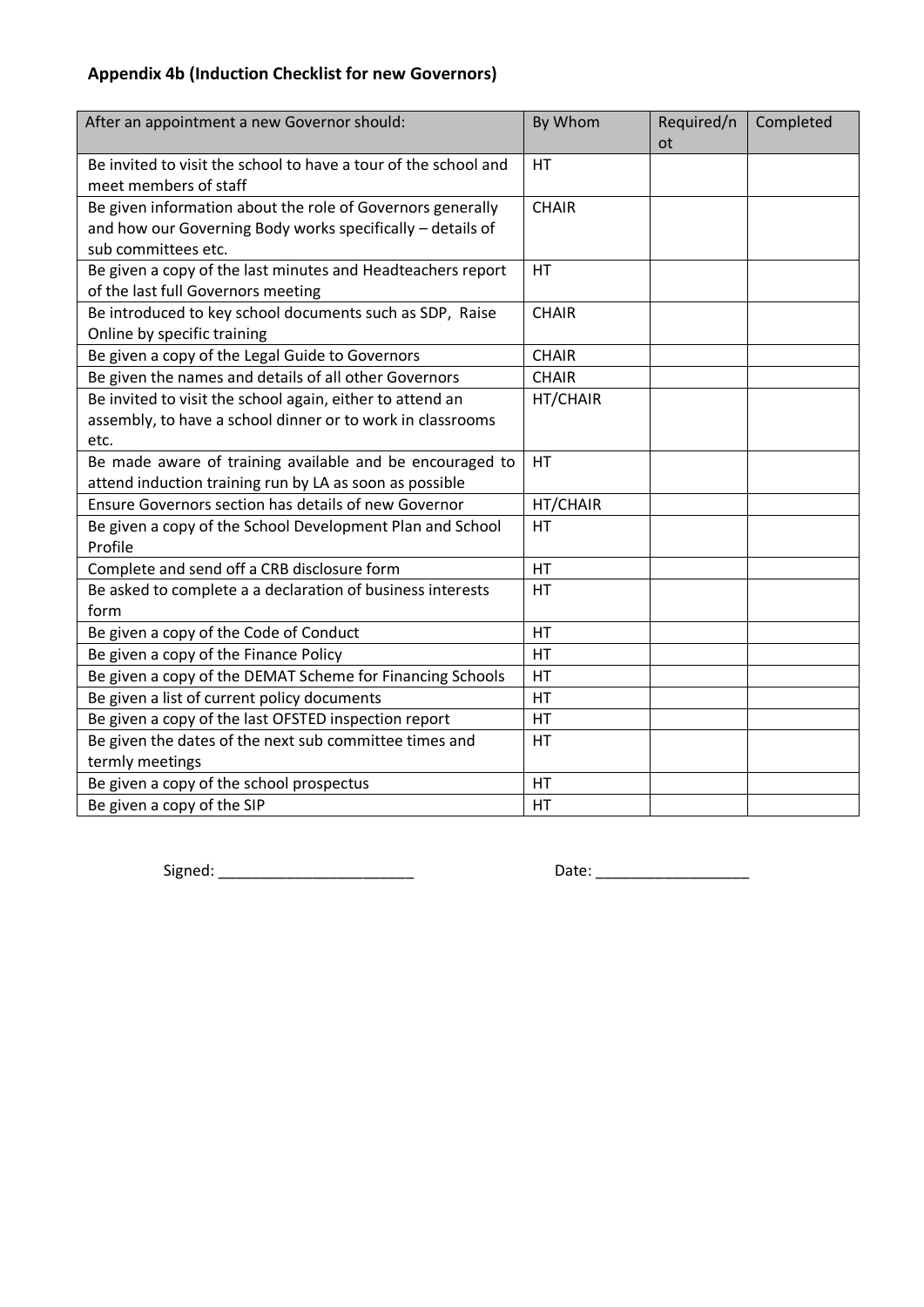# **Appendix 5 (Checklist for staff leaving St. Andrew's Primary School)**

| Action to be completed or item to be handed back to<br>school                                                                                                                        | <b>Signature of member</b><br>of staff receiving the<br>items | Date |
|--------------------------------------------------------------------------------------------------------------------------------------------------------------------------------------|---------------------------------------------------------------|------|
| Dates (leaving/returning) in writing                                                                                                                                                 |                                                               |      |
| Communicate diary commitments, dates,<br>appointments                                                                                                                                |                                                               |      |
| Return school keys and fobs                                                                                                                                                          |                                                               |      |
| Return identification badge                                                                                                                                                          |                                                               |      |
| Return IT equipment (laptop/s, camera, video camera,<br>visualiser)                                                                                                                  |                                                               |      |
| Ensure planning is saved on Shared drive                                                                                                                                             |                                                               |      |
| Ensure class records are up to date and handed over                                                                                                                                  |                                                               |      |
| Deactivate individual log in details/passwords                                                                                                                                       |                                                               |      |
| Return all school property: books etc (see below for a<br>list of items, this list includes some specific resources<br>e.g. Read Write Inc. but is not intended to be<br>exhaustive) |                                                               |      |
| Leave future contact details (optional)                                                                                                                                              |                                                               |      |

Applicable for staff who are retiring, taking up another post, taking maternity leave or extended leave.

I understand and agree that I will not access any school sites using known passwords.

I understand and agree to respect that information about the school, staff and pupils is confidential.

| Signed (staff member): | Date: |  |
|------------------------|-------|--|
|                        |       |  |

Signed (line manager): \_\_\_\_\_\_\_\_\_\_\_\_\_\_\_\_\_\_\_\_\_ Date: \_\_\_\_\_\_\_\_\_\_\_\_\_\_\_\_\_

# Resources/equipment to be left in classrooms

|                         | Date | Signed |
|-------------------------|------|--------|
| Classroom keys          |      |        |
| Class camera            |      |        |
| Class Flip video camera |      |        |
| Laptop                  |      |        |
| Class visualiser        |      |        |
| IEP Writer CD           |      |        |
| Class author books      |      |        |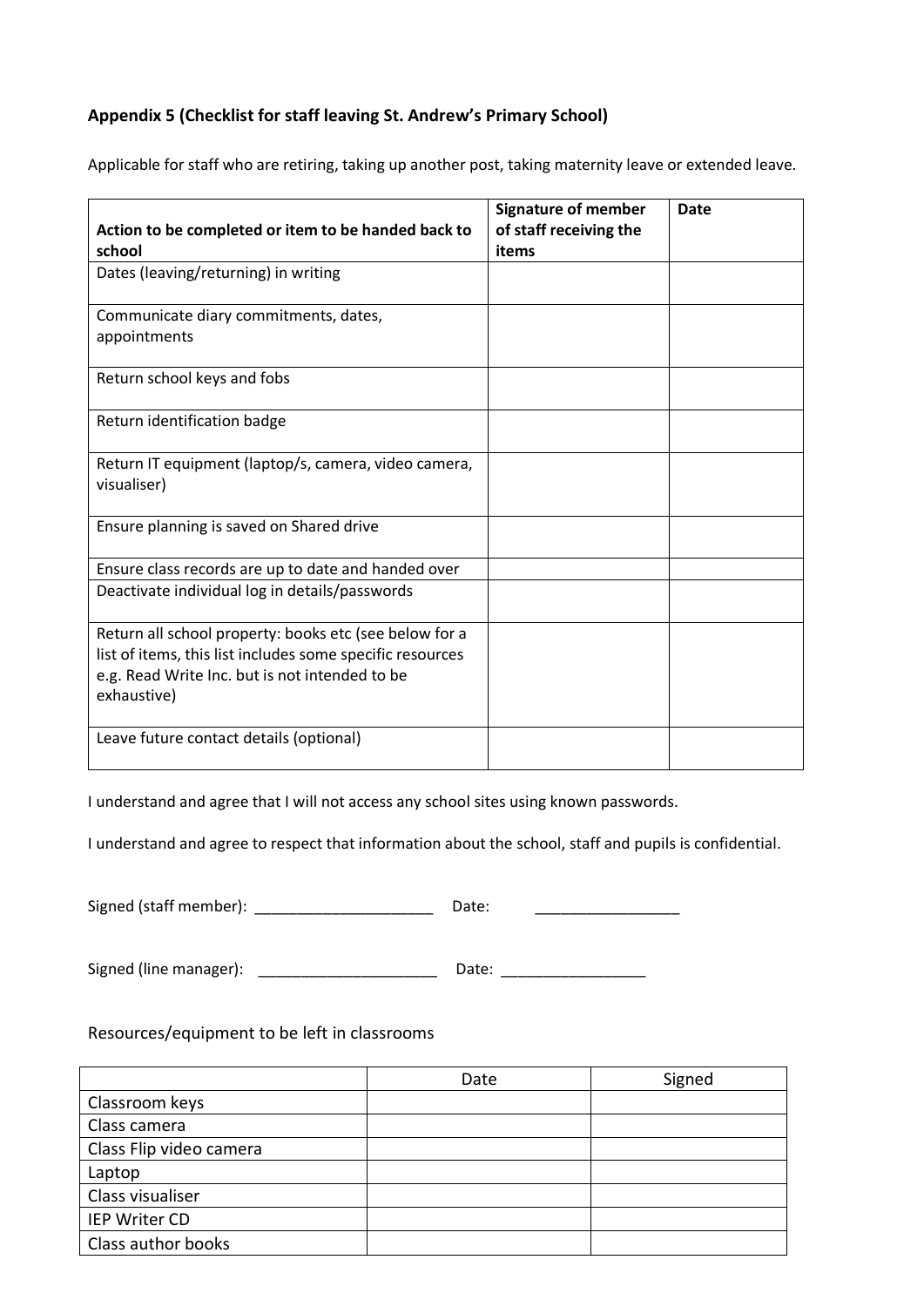| Optional SAT's papers              |  |
|------------------------------------|--|
| R W Inc. handbooks                 |  |
| R W Inc. resources                 |  |
| <b>APP Writing File</b>            |  |
| <b>APP Reading File</b>            |  |
| <b>APP S&amp;L File</b>            |  |
| <b>APP Science File</b>            |  |
| <b>APP Maths File</b>              |  |
| <b>Abacus Maths books</b>          |  |
| <b>SMSC Scrapbook</b>              |  |
| Curriculum/Topic Files             |  |
| Framework Maths - Mental Maths     |  |
| book                               |  |
| Rising Star - Medal Maths books    |  |
| Models for writing books           |  |
| <b>Comprehension Success books</b> |  |
| LCP D&T Resource File (KS1, Lower  |  |
| KS2, Upper KS2)                    |  |
| LCP Science Resource File (KS1,    |  |
| Lower KS2, Upper KS2)              |  |